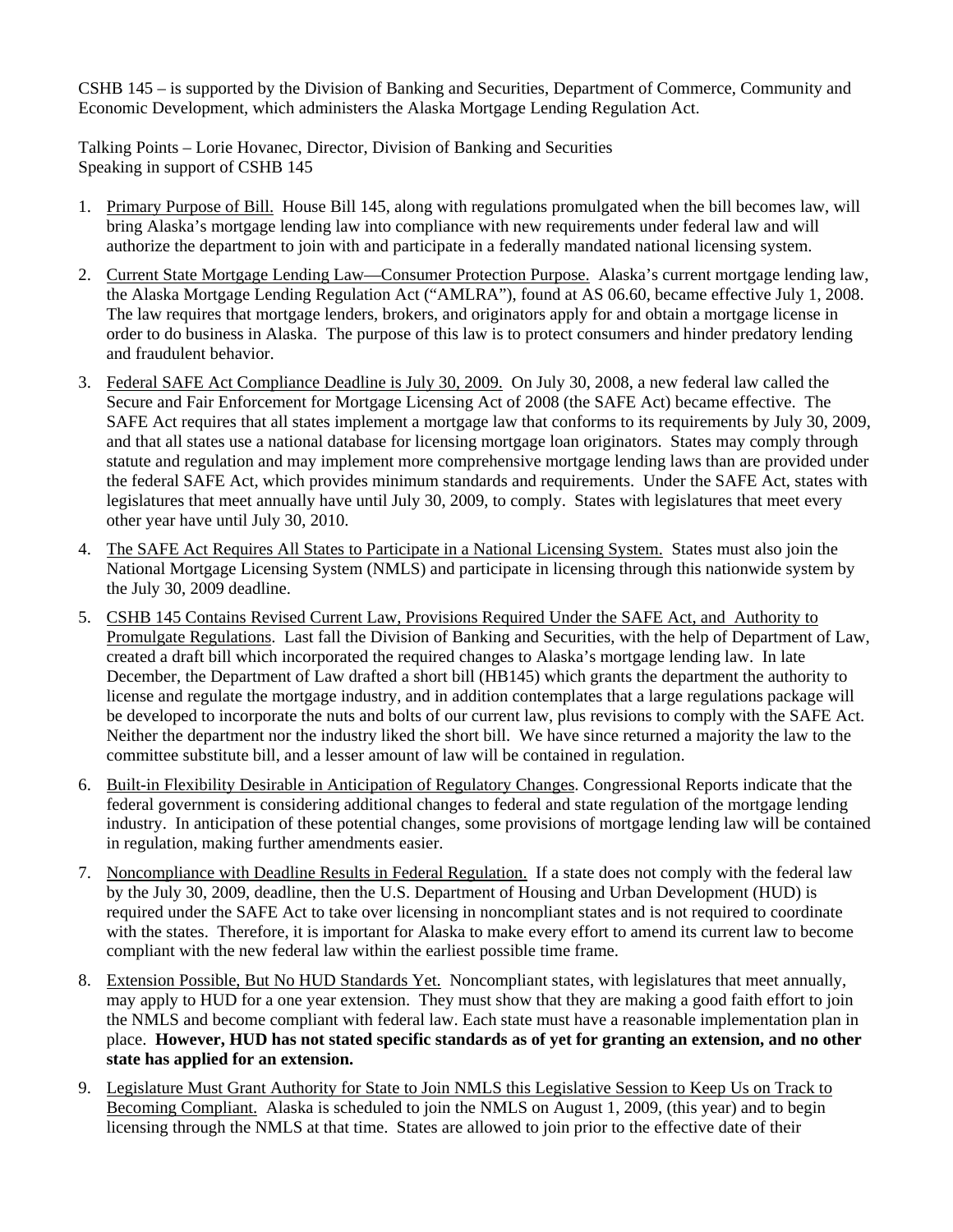legislation, provided they have statutory approval to join and pay the one-time fee. After payment of the onetime fee, the cost for operating the NMLS is born by the industry through fees. It is important that we show our intent to comply with the SAFE Act by joining the NMLS on schedule. **The department needs legislative approval this legislative session (a) to join the NMLS system, and (b) to pay the one-time fee (approximately \$50,000, the minimum fee, based on number of licensees).**

10. Mortgage Lending Industry – requests two section changes. I request your support for changes to two statutes which are unrelated to the federally mandated changes. Both statutes must be mentioned in CSHB 145: one because of a citation up-date from 06.60 to the new chapter 06.62, and the other because the statute was not in the short bill, and we are adding it to the longer Committee Substitute bill.

Representatives of the mortgage lending industry have been very vocal in their advocacy for these changes. Former division director, Mark Davis, also endorses these changes and supports their inclusion in the bill.

At first, the Department of Law (DOL) Consumer Protection Section was not in favor of the change to the Unfair Trade Practices and Consumer Protection Act provision, AS 45.50.471(b)(52) (hereafter "(b)(52)." DOL was concerned that repeal would create an ambiguity as to the reason for the change. After further deliberation, both Julia Coster (Assistant AG in the Consumer Protection Section) and Deborah Behr (Chief Assistant Attorney General and Regulations Attorney) have approved the change, provided a "Letter of Intent," which they drafted, is also included for the record in legislative history to document the reason for the change.

Descriptions and explanations of the two changes and the Letter of Intent approved by DOL follow.

A. **Repeal of AS 45.50.471 (b)(52).** (b)(52) is a subparagraph within the provision of the Consumer Protection Act which details examples of "unfair methods of competition" and "unfair or deceptive acts or practices."

Subparagraph (b)(52) specifies that the violation of certain mortgage lending statutes under AS 06.60 provides the basis for a cause of action under the Consumer Protection Act.

While we want unfair and deceptive trade practices, such as those enumerated at the beginning of AS 45.50.471(b) to provide a cause of action which the Attorney General may pursue, we do not want, for instance, an infraction of a licensing requirement to provide the basis for such a complaint under the Consumer Protection Act.

A portion of the statute follows for your reference. This abbreviated version gives you the idea of the intent of AS 45.50.471.

## **AS 45.50.471. Unlawful acts and practices.**

- (a) Unfair methods of competition and unfair or deceptive acts or practices in the conduct of trade or commerce are declared to be unlawful.
- (b) The terms "unfair methods of competition" and "unfair or deceptive acts or practices" include, but are not limited to, the following acts:
	- (1) fraudulently conveying or transferring goods or services by representing them to be those of another;
	- (2) falsely representing or designating the geographic origin of goods or services;
	- (3) causing a likelihood of confusion or misunderstanding as to the source, sponsorship, or approval, or another person's affiliation, connection, or association with or certification or goods or services;
	- (4) representing that goods or services have sponsorship, approval, characteristics, ingredients, uses, benefits, or quantities that they do not have or that a person has a sponsorship, approval, status, affiliation, or connection that the person does not have;
	- (5) representing that goods or services are of a particular standard, quality, or grade, or that goods are of a particular style or model, if they are of another;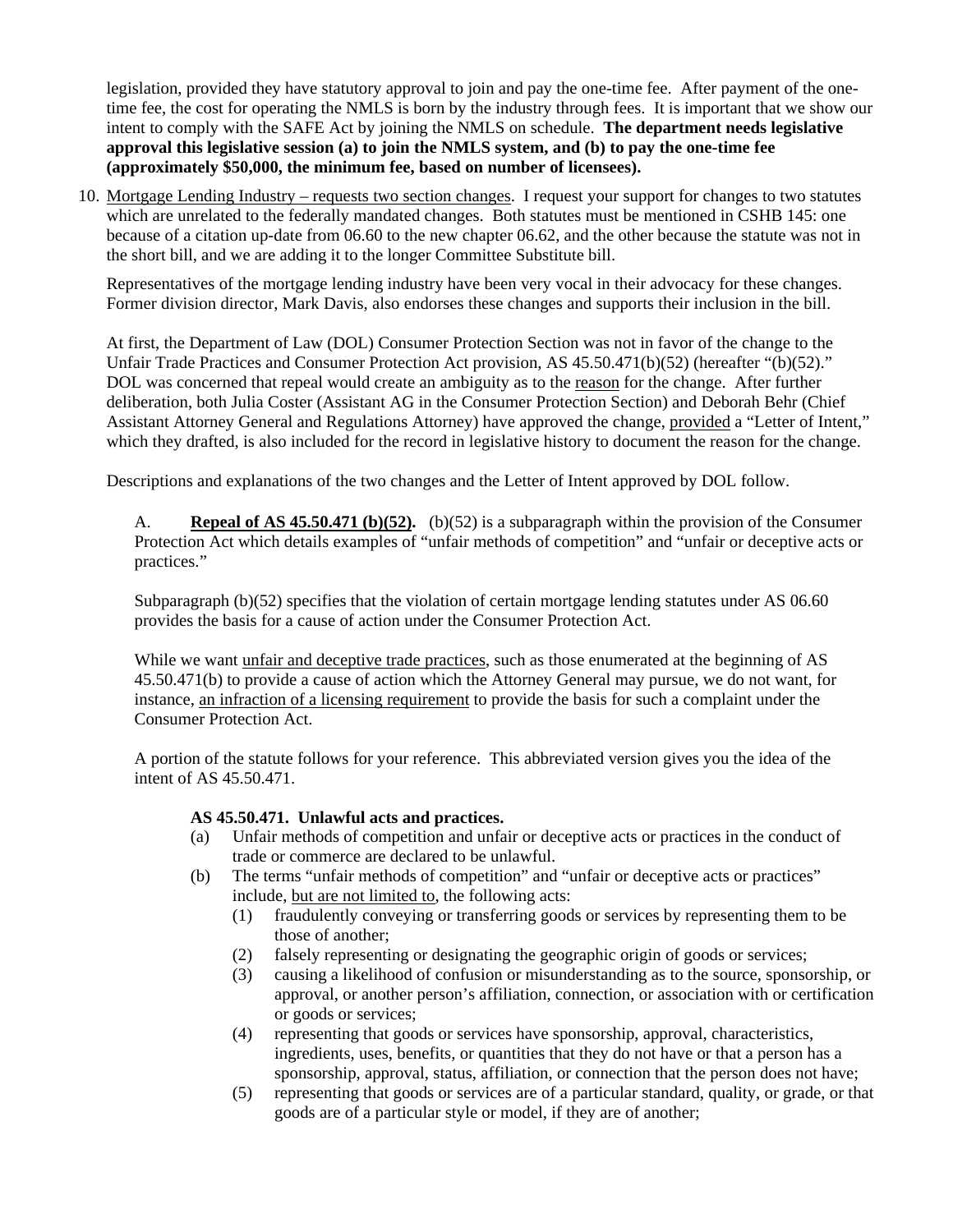- (7) disparaging the goods, services, or business of another by false or misleading representation of fact;
- (8) advertising goods or services with intent not to sell them as advertised;
- (14) representing that an agreement confers or involves rights, remedies, or obligations which it does not confer or involve, or which are prohibited by law;
- (15) misrepresenting the authority of a salesman, representative, or agent to negotiate the final terms of a consumer transaction;

## **(52) violating AS 06.60.010 - 06.60.380 (mortgage lending regulation);**

When (b)(52) is repealed, the Attorney General will still have the rights that existed prior the addition of (b)(52) to the Consumer Protection Act by the Alaska Mortgage Lending Regulation Act which became effective July 1, 2008. Any unfair or deceptive acts or practices by the mortgage lending industry can still be prosecuted under the Consumer Protection Act. However, infractions of the mortgage lending law, which are not deemed to be unfair trade practices, (such as, failing to meet the continuing education requirements), will not be a cause of action under the Consumer Protection Act. The Division of Banking and Securities, which administers the mortgage lending laws, can and would pursue any enforcement actions available to us under our mortgage lending laws, such as license revocation and civil penalties, when appropriate; however, the treble damages provisions of the Consumer Protection Act, would be available for only those infractions which are truly unfair or deceptive acts or practices contemplated under the Consumer Protection Act.

The Consumer Protection Section of the Attorney General's Office drafted a *Letter of Intent* to accompany the introduction of the House and Senate Committee Substitute bills, which contain the repeal of AS 45.50.471(b)(52). The substance of that letter follows, and must be signed by the Chairman of the Committee introducing the Committee Substitute.

> House Labor and Commerce Committee Letter of Intent for CSHB 145 (L&C)

It is the intent of the legislature that nothing in CSHB 145 (L&C) may be interpreted to prevent the attorney general or any other person from exercising the rights provided under AS  $45.50.471 - AS\ 45.50.561$ , and the repeal of AS  $45.50.471$  (b)(52) by CSHB 145 (L&C) returns the law under AS 45.50.471 relating to mortgage lending acts or transactions to what the law was before passage of the Mortgage Lending Regulation Act, sec. 2, ch. 50 SLA 2007.

Dated: \_\_\_\_\_\_\_\_\_\_\_\_\_\_ \_\_\_\_\_\_\_\_\_\_\_\_\_\_\_\_\_\_\_\_\_\_\_\_\_\_\_\_\_\_\_\_

**. . .** 

**. . .** 

 Representative Olson Chair, House Labor and Commerce Committee

B. **Amending Sec. 06.60.340(6).** The second proposed change to statute, which is not a mandatory change under the SAFE Act, involves a section of the current mortgage lending law which enumerates those federal laws and regulations with which mortgage lenders must comply. The sixth item in the list of federal laws is overly-inclusive, and the industry would like this to be amended to narrow the application to those federal laws, "the primary purpose of which is to regulate residential mortgage lending."

Without this amendment, the industry fears that the infraction of <u>any</u> federal law, including an OSHA violation, or a federal Fair Labor Standards Act (FLSA) violation, would subject the industry to enforcement under the mortgage lending law, as well as the Consumer Protection Act, if (b)(52) is not repealed.